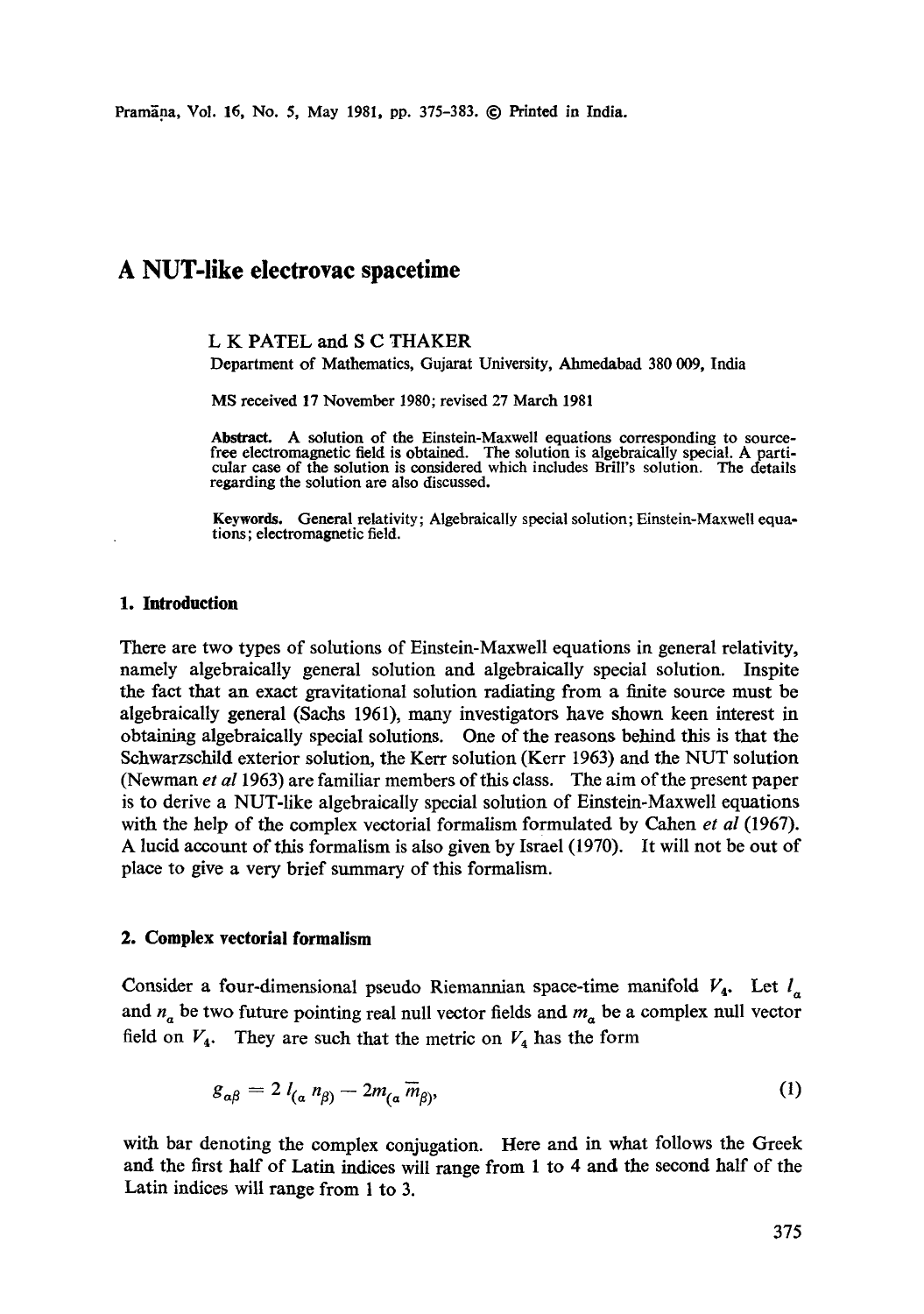Introducing the basic 1-forms

$$
\theta^1 = l_a dx^a, \quad \theta^4 = n_a dx^a, \quad \theta^2 = m_a dx^a, \quad \theta^3 = \overline{\theta^2}.
$$
 (2)

One can write (1) as

$$
(ds)^2 = 2(\theta^1 \theta^4 - \theta^2 \theta^3) = g_{ab} \theta^a \theta^b. \tag{3}
$$

Here  $x^a$  are the local co-ordinates in  $V_4$ . Let  $Z^p$  be a basis for the complex 3-space  $\xi^3$  of self-dual 2 forms, given as

$$
z^1 = \theta^3 \wedge \theta^4, \quad \theta^2 = \theta^1 \wedge \theta^2, \quad z^3 = \frac{1}{2} (\theta^1 \wedge \theta^4 - \theta^2 \wedge \theta^3). \tag{4}
$$

The metric  $\gamma_{pq}$  for the space  $\xi^3$  is given as

$$
\gamma^{pq} = 2 \delta^{(p)}_1 \delta^{q)}_2 - \frac{1}{2} \delta^{p}_3 \delta^{q}_3. \tag{5}
$$

In the absence of torsion in the Riemannian space, the affine connection 1 forms  $\omega_{b}^{\bullet}$ and the curvature 2-forms  $\Omega_b^a$  are determined by the following equations known as Cartan's structural equations:

$$
d\theta^a = -\omega_b^a \wedge \theta^b, \qquad (6)
$$

$$
\Omega_b^a = d\omega_b^a + \omega_c^a \Lambda \omega_b^c, \qquad (7)
$$

where  $d$  and  $\Lambda$  denote respectively the exterior differentiation and the exterior product. The connection 1-forms  $\omega_{ab}$  and the curvature 2-forms  $\Omega_{ab}$  are related to Ricci rotation coefficients  $\Gamma_{abc}$  and curvature  $R_{abcd}$  as follows:

$$
\omega_{ab} = \Gamma_{abc} \theta^c,
$$
  
\n
$$
\Omega_{ab} = \frac{1}{2} R_{abcd} \theta^c \Lambda \theta^d.
$$
 (8)

In complex 3 space  $\xi^3$ , (6) is replaced by

$$
dz^p = \frac{1}{2} \epsilon^{pmn} \sigma_m \Lambda z_n \tag{9}
$$

where  $\sigma_m$  are three valued 1-forms which serve as six connection 1 forms  $\omega_{ab}$ ,  $\sigma_m$  are related to  $\omega_{ab}$  as follows.

$$
-\omega_1^1 = \omega_4^4 = \frac{1}{2} (\sigma_3 + \bar{\sigma}_3); \quad -\omega_2^2 = \omega_3^3 = \frac{1}{2} (\sigma_3 - \bar{\sigma}_3)
$$

$$
\omega_3^1 = \omega_4^2 = -\frac{1}{2} \sigma_1 \qquad \omega_2^1 = \omega_4^3 = -\frac{1}{2} \bar{\sigma}_1 \qquad (10)
$$

$$
\omega_2^4 = \omega_1^3 = \frac{1}{2} \sigma_2 \qquad ; \quad \omega_3^4 = \omega_1^2 = \frac{1}{2} \sigma_2
$$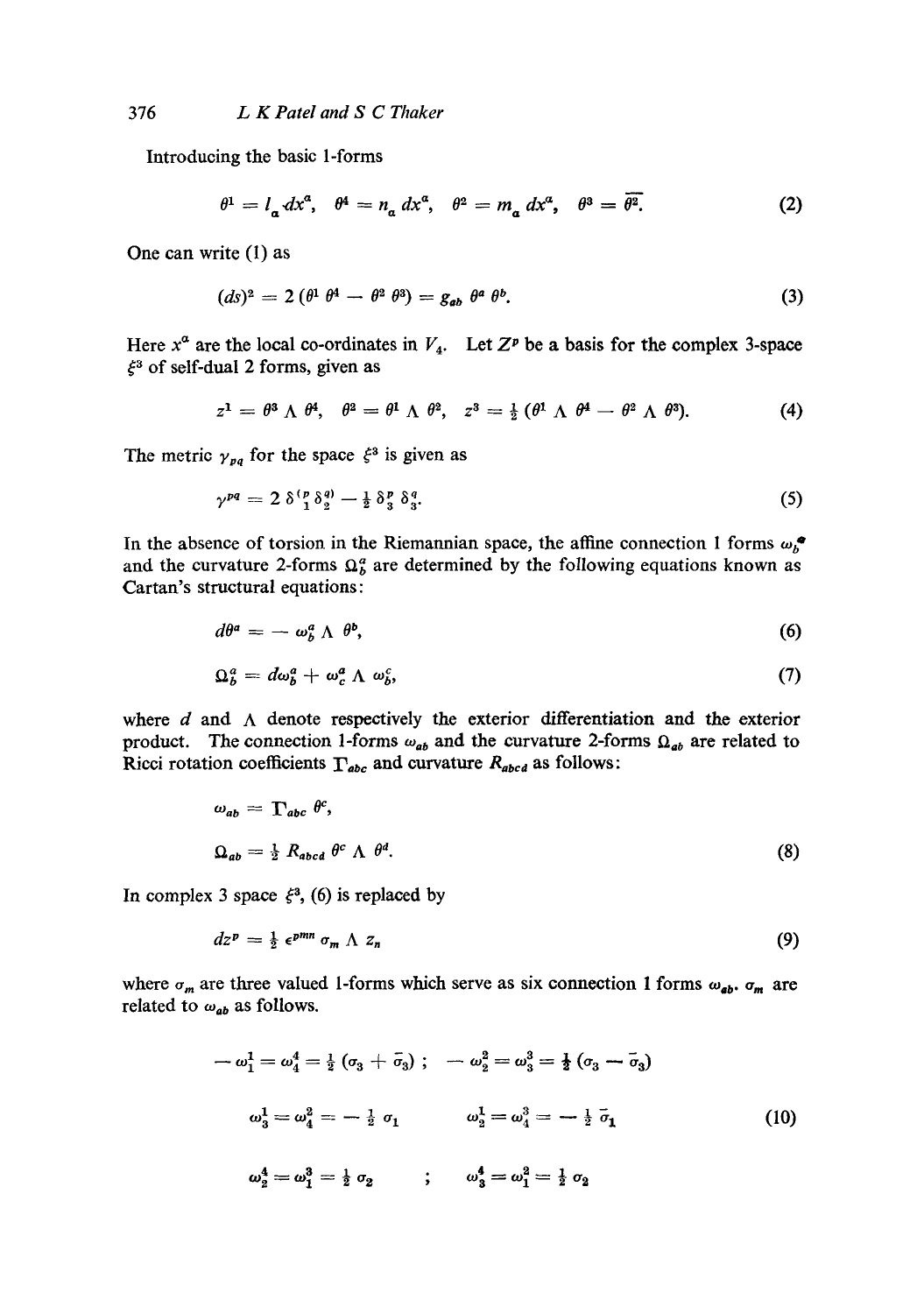Cartan's second equation of structure (7) can be written in  $\xi^3$  as

$$
\sum_{\mathbf{p}} = d \sigma_{\mathbf{p}} - \frac{1}{2} \epsilon_{\mathbf{p}mn} \sigma^m \Lambda \sigma^n, \qquad (11)
$$

where  $\Sigma_p$  are three complex valued 2-forms which are related to 2-forms  $\Omega_{ab}$  in exactly the same manner as  $\sigma_p$  are related to  $\omega_{ab}$ .  $\Sigma_p$  being a complex 2-form, can be expressed in terms of  $z^p$  and  $z^{-p}$ :

$$
\sum_{p} = C_{pq} Z^q - \frac{1}{\sigma} R \gamma_{pq} Z^q + E_{pq} \overline{Z}^2.
$$
 (12)

Here  $C_{pq}$  is a complex-valued trace-free symmetric tensor which corresponds to the Weyl tensor,  $E_{p\hat{q}}$  is hermitian tensor corresponding to the trace-free part of the Ricci tensor, R is the scalar curvature:  $C_{pq}$  are related to the five Newman-Penrose components  $\psi_A$  in terms of which the Petrov classification can be made. In fact

$$
C_{pq} = 2\begin{pmatrix} \psi_0 & -\psi_2 & \psi_1 \\ -\psi_2 & -\psi_4 & 2\psi_3 \\ \psi_1 & 2\psi_3 & -4\psi_2 \end{pmatrix}.
$$
 (13)

The Einstein-Maxwell field equations for the source-free electromagnetic fields can be expressed as

$$
R_{\alpha\beta} = F_{\alpha\gamma} F_{\beta}^{\gamma} - (1/4) g_{\alpha\beta} F_{\gamma\delta} F^{\gamma\delta}, \qquad (14)
$$

$$
F_{\mathbf{i}}^{\alpha\beta}{}_{\beta}=0,\tag{15}
$$

where  $F_{\alpha\gamma}$  are the components of the electromagnetic field tensor.

Equation (14) can be written as

$$
E_{p\bar{q}} = -2F_p \overline{F}_q, \ R = 0. \tag{16}
$$

Here the self-dual part of the electromagnetic field tensor  $F_{a\beta}$  can be expressed in the form

$$
F^+ = F_p Z^p. \tag{17}
$$

Equation  $(15)$  can be expressed in the form

$$
dF^+ = 0. \tag{18}
$$

Thus Einstein-Maxwell equations in the language of complex formalism, are (16) and (18).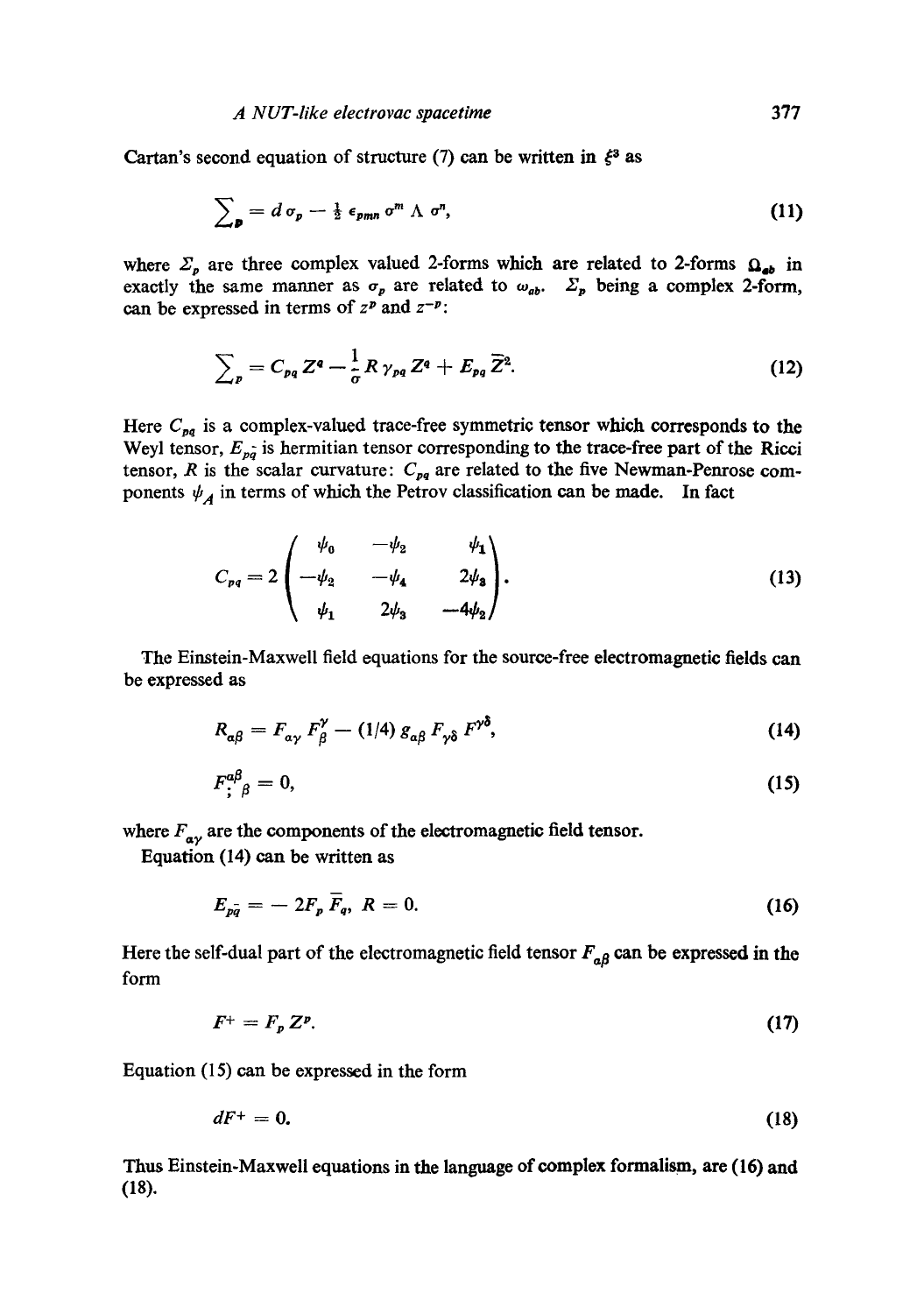# **3. The metric and Maxwell equations**

We consider the metric (Patel and Thaker 1980)

$$
(ds)^2 = 2 (du + g \sin ad\beta) dr - 2L (du + g \sin ad\beta)^2
$$

$$
- M^2 (da^2 + \sin^2 ad\beta^2). \tag{19}
$$

Here L and M are functions of r,  $\alpha$  and  $\beta$  also g is function of  $\alpha$  and  $\beta$ . We use r, u, a and  $\beta$  as co-ordinates. Introducing the basic 1 forms

$$
\theta^1 = du + g \sin a d\beta, \sqrt{2} \theta^2 = M (da + i \sin a d\beta),
$$
  

$$
\theta^4 = dr - L\theta^1, \ \theta^3 = \overline{\theta^2}.
$$
 (20)

We can express (19) as

$$
(ds)^2 = 2\left(\theta^1 \ \theta^4 - \theta^2 \ \theta^3\right). \tag{21}
$$

Using (20) we can obtain  $d\theta^a$ , which by using the defining expressions (4) for  $z^p$ , will give us  $dz^p$ . Using these expressions for  $dz^p$ , Cartan's first equation of structure given by (9) will then determine the connection 1 forms  $\sigma_p$ . The calculations of  $\sigma_p$  are given in Patel and Thaker (1980), we shall reproduce the expressions for  $\sigma_p$  for ready reference

$$
\sigma_1 = -2 [(M_r/M) - i (f/m^2)] \theta^2,
$$
  
\n
$$
\sigma_2 = -\sqrt{2} [(L_a/M) - i (L_\beta/M) \csc a] \theta^1 + 2L [(M_r/M) - i (f/M^2)] \theta^3,
$$
  
\n
$$
\sigma_3 = -2 [L_r + i (Lf/M^2)] \theta^1 - \sqrt{2} (F - iE) \theta^2 + \sqrt{2} (F + iE) \theta^3
$$
  
\n+ 2i (f/M^2) \theta^4. (22)

Here  $2f = g_a + g$  cot a,  $M^2 F = M_a + M$  cot a,  $M^2 E = M_g$  cosec a and suffixes denote partial derivatives *viz.*  $L_r = \partial L/\partial r$ , etc.

The absence of terms involving  $\theta^3$  and  $\theta^4$  in  $\sigma_1$  indicates that the congruence  $k^{\alpha}$  of null tangents is geodesic as well as shear-free.

Using the expressions (22) for  $\sigma_p$  in Cartan's second structure equation given by (11), we can compute the curvature 2 forms  $\Sigma_p$ .

The expressions for  $\Sigma_p$  are recorded in Patel and Thaker (1980) and are not repeated here. Using these expressions for  $\Sigma_p$  and the identity given by (12) we can compute  $E_{pq}$ ; R and the complex valued trace-free symmetric tensor  $C_{pq}$ .  $E_{pq}$  and R are given by

$$
E_{1\,\mathbf{I}} = 2 \left[ (M_n/M) - (f^2/M^4) \right],
$$
  

$$
E_{1\,\mathbf{I}} = \overline{E}_{2\,\mathbf{I}} = 0,
$$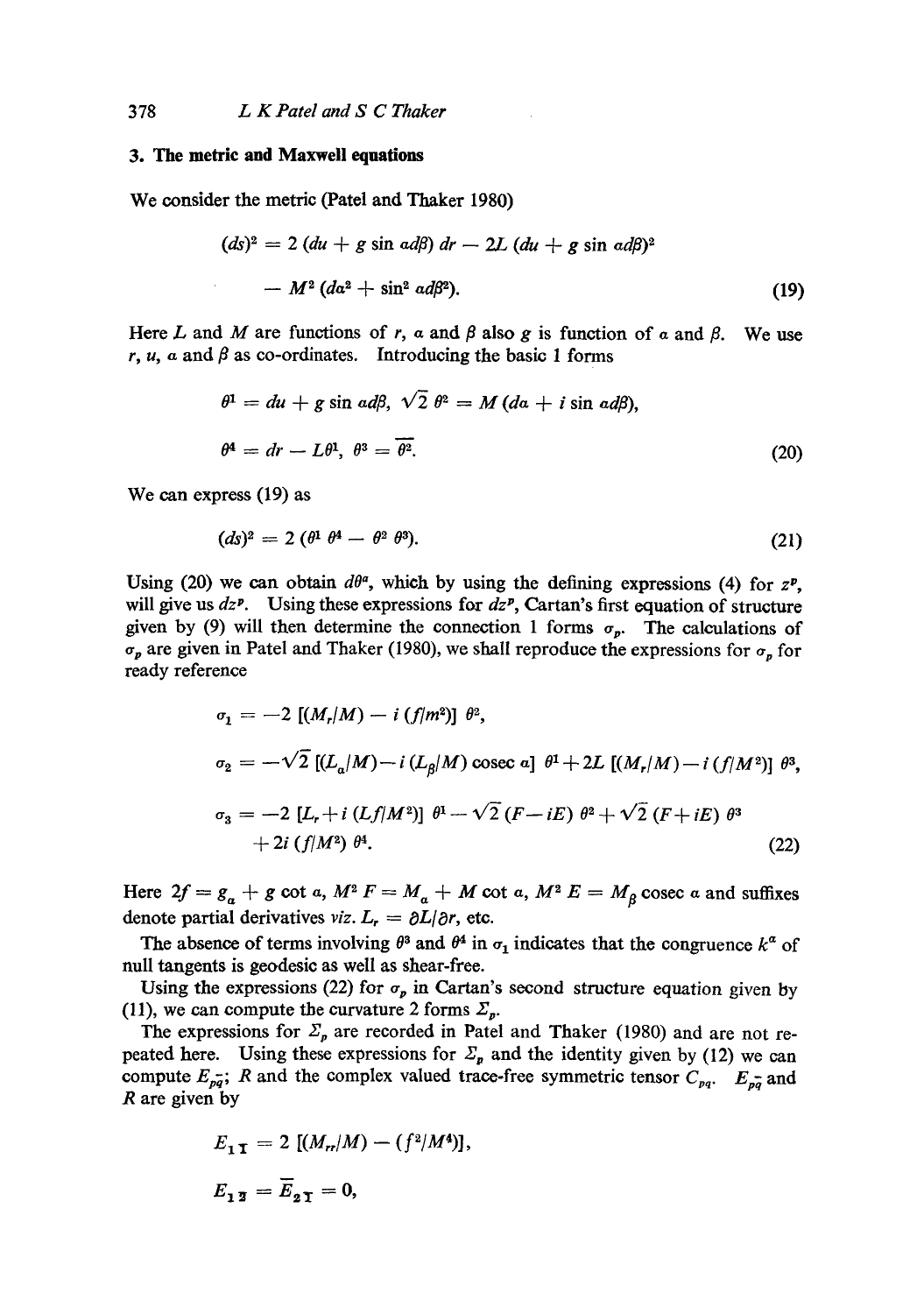$$
E_{13} = \overline{E}_{31} = (1/M) [(M_r/M)_a + (f/M^2)_\beta \csc a + i \{(f/M^2)_a - (M_r/M)_\beta \csc a \},
$$
  
\n
$$
E_{23} = \overline{E}_{32} = (\sqrt{2}/M) [L_{ra} + L(M_r/M)_a - \{L(f/M^2)_\beta
$$
  
\n
$$
+ 2L_\beta (f/M^2)_\beta \} \csc a - i \{L(f/M^2)_a + 2L_a (f/M^2) + L_{r\beta} \csc a + L(M_r/M)_\beta \csc a \},
$$
  
\n
$$
E_{22} = (1/M^2) [L_{aa} + L_a \cot a + L_{\beta\beta} \csc^2 a] + L^2 E_{11}
$$
  
\n
$$
E_{33} = 2L_{rr} - 4L \{M_r^2/M^2 - 3f^2/M^4\} + (2/M^2) [(M_a/M)_a + (M_\beta/M)_\beta \csc^2 a + (M_a/M) \cot a - 1],
$$
  
\n
$$
R = 2L_{rr} + 8L_r (M_r/M) + 4L \{M_r^2/M^2 + f^2/M^4\} - (2/M^2) [(M_a/M)_a + (M_\beta/M)_a + (M_\beta/M)_a \csc^2 a + (M_a/M) \cot a - 1]
$$
  
\n
$$
+ 4L E_{11}
$$

Since  $E_1$ <sub>2</sub> = 0 it follows from the field equation  $E_1$ <sub>2</sub> = -2 $F_1$  $\overline{F_2}$  that either (i)  $F_1$  = 0 or (ii)  $F_2 = 0$  or (iii)  $F_1 = 0$  and  $F_2 = 0$ .

We take  $F_1 = 0$  and assume the following form of self dual 2 form  $F^+$ :

$$
F^+ = \phi Z^2 + \psi Z^3, \tag{24}
$$

where  $\phi$  and  $\psi$  are complex valued functions of a,  $\beta$  and r. Since  $F_1 = 0$ , it follows from the field equations that  $E_{1\bar{1}} = 0$  and  $E_{1\bar{3}} = 0$ . These equations involve only one unknown function  $M$ . The solution of these equations can be expressed in the form

$$
M^2 = (f/Y)(X^2 + Y^2), \tag{25}
$$

where  $X_a = -Y_\beta$  cosec a,  $Y_a = X_\beta$  cosec a,

$$
X_r = -1, \ Y_r = 0. \tag{26}
$$

With M given by (25) and (26) and  $\Sigma_1$  given in Patel and Thaker (1980) we have verified that  $C_{11} = C_{13} = 0$ . Therefore the spacetime described by the line element (19) is algebraically special.

We shall now try to solve the Maxwell equation (18). Using  $F^+$  given by (24),  $M^2$  given by (25) and (26) and the expression for  $dz^p$ , we have verified that the equations  $dF^+ = 0$  imply the following four differential equations for  $\phi$  and  $\psi$ :

$$
\psi_{\mathbf{r}} + 2\psi \left[ (M_{\mathbf{r}}/M) - i \left( f/M^2 \right) \right] = 0, \tag{27}
$$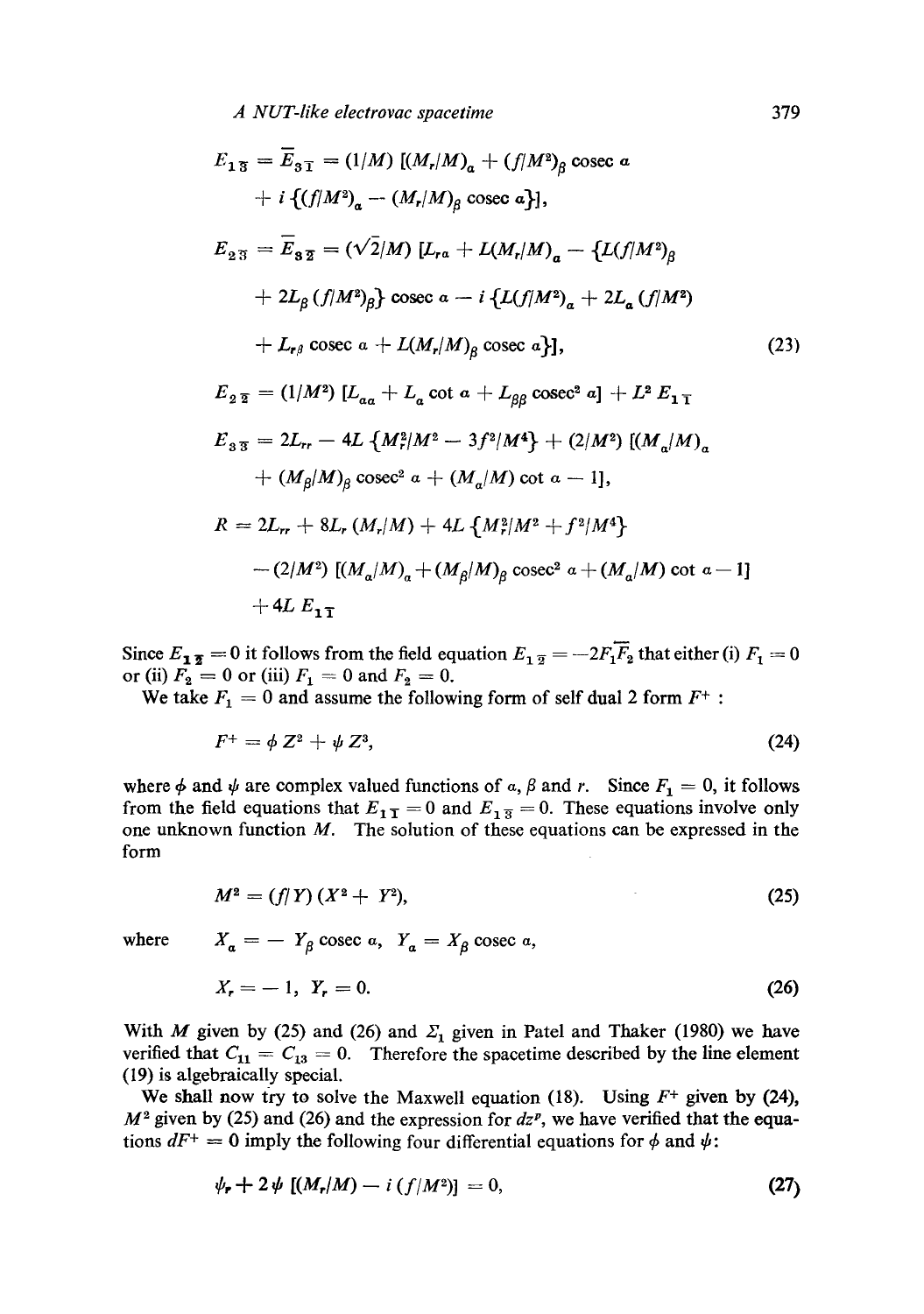380 *L K Patel and S C Thaker* 

$$
\psi_{\mathbf{a}} + i \psi_{\beta} \csc a = 0, \tag{28}
$$

$$
2\sqrt{2} \left(\phi M\right)_r - \left(\psi_a - i\psi_\beta\right) \csc a\right) = 0,\tag{29}
$$

$$
(\sqrt{2}/M)(\phi_a + i\phi_\beta \csc a) + \sqrt{2}\phi(F + iE)
$$
  
-  $L\psi_r - 2L\psi[(M_r/M) - i(f/M^2)] = 0.$  (30)

We can use (25) and (26) to solve (27). The function  $\psi$  is given by

$$
\psi = K(X - i Y)^{-2},\tag{31}
$$

where K is a complex function of  $\alpha$  and  $\beta$ . Substitution of  $\psi$  from (31) into (28) yields

$$
e_a = h_\beta \csc a, \quad h_a = -e_\beta \csc a, \quad K = e + ih. \tag{32}
$$

Using  $(31)$  and  $(32)$  in  $(29)$  we obtain

$$
\phi = (1/\sqrt{2} M) \left[ K \left( X - i Y \right)^{-1} \right]_{a}.
$$
\n(33)

Finally, using all the relevant results of this section, we have verified that (30) is satisfied identically.

## **4. The remaining Einstein-Maxwdl equations**

We set  $R = 0$  and use  $M^2$  given by (25) and (26) to determine the function 2L. We shall find that

$$
2L = 2S + (2E^*X + 2F^*Y)(X^2 + Y^2)^{-2}, \qquad (34)
$$

where 
$$
2S = (Y|f) [\frac{1}{2}(Y|f) \nabla^2(f|Y) \csc^2 a - 1 -
$$
 (35)

$$
(y/f)^2 \{ (f/T)^2 + (f/T)^2\}
$$
 cosec<sup>2</sup>a],

where  $\nabla^2 = \frac{\partial^2}{\partial z^2} + \frac{\partial^2}{\partial \beta^2}$ ,  $Z = \text{logtan } \alpha/2$ ,

 $E^*$  and  $F^*$  are undetermined functions of a and  $\beta$ .

Next we take  $E_{3,3} = -2F_3 F_3$ . Using (25), (26), (34) and (35) in this equation we find that

$$
E^* + 2SY + \frac{K\overline{K}}{4Y} = 0. \tag{36}
$$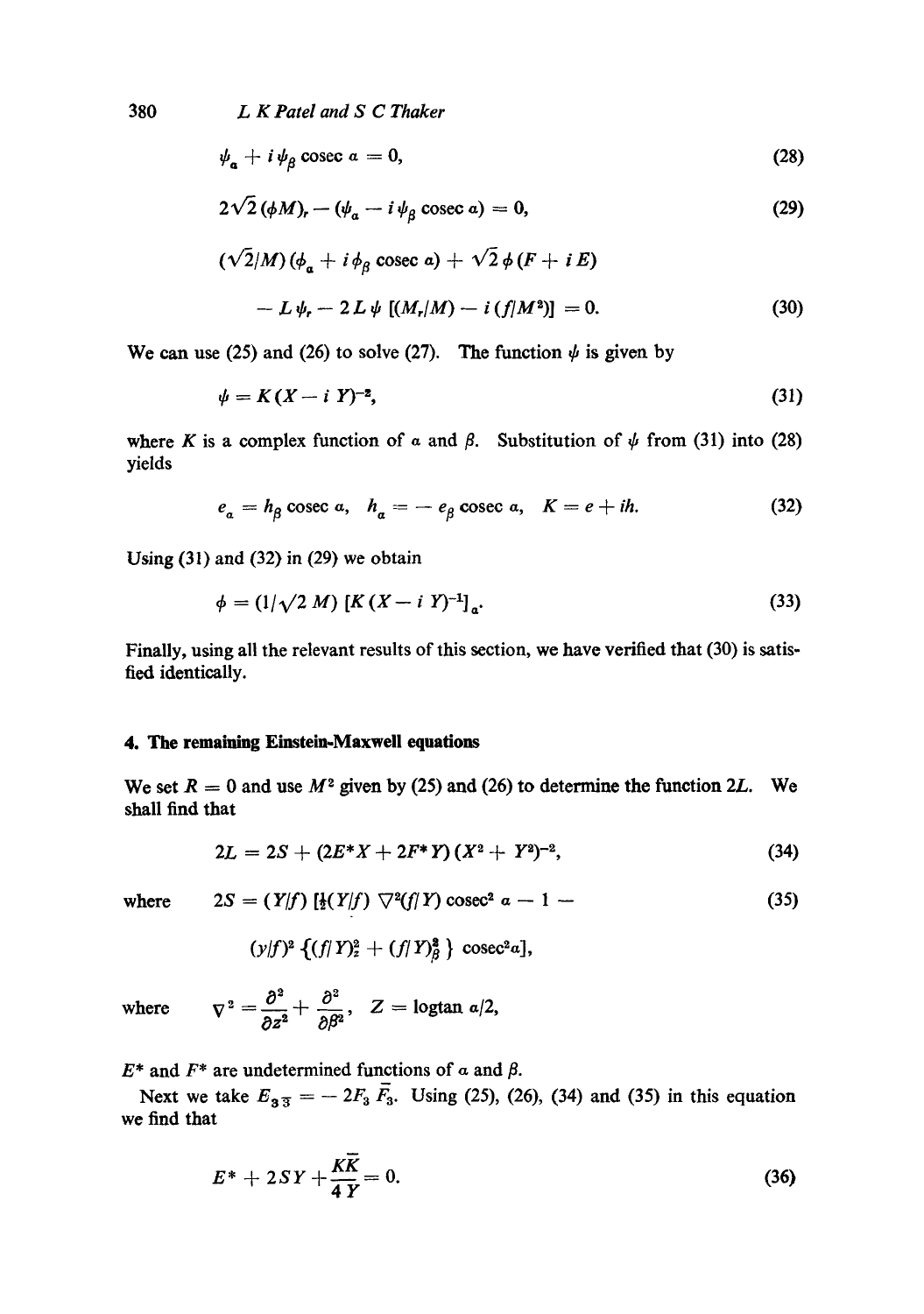Further the field equation  $E_{\alpha 3} = -2F_2 \overline{F}_3$  will lead to

$$
F_a^* = -\left(E^* + \frac{K\overline{K}}{4Y}\right)_{\beta} \text{cosec } a,
$$
\n
$$
F_a^* \text{cosec } a = \left(E^* + \frac{K\overline{K}}{77}\right).
$$
\n(37)

Using all the relevant results in the field equation  $E_{2\bar{2}} = -2F_2\bar{F}_2$  we find that K is a complex constant and S satisfies

$$
S_a Y_a + S_\beta Y_\beta \csc^2 a = 0. \tag{38}
$$

The corresponding electromagnetic field tensor  $F_{a\beta}$  can easily be obtained:

$$
F_{12} = (X\psi_1 + Y\psi_2)_a, \quad F_{13} = (X\psi_1 + Y\psi_2)_\beta \text{ cosec } a,
$$
 (39)  

$$
F_{14} = \psi_1, \quad F_{23} = -g \sin a (X\psi_1 + Y\psi_2)_a - M^2 \psi_2 \sin a,
$$
  

$$
F_{24} = 0, \quad F_{34} = (g \sin a)\psi_1, \quad \psi = \psi_1 + i\psi_2.
$$

Here we have named the coordinates as

$$
X^1 = u, \quad X^2 = a, \quad X^3 = \beta, \quad X^4 = r.
$$

Now  $E^*$  is determined from (37) and S from (35). These expressions for  $E^*$  and S must satisfy (36) and (38) and we have only one unknown function  $2f(i.e. g_{\alpha} + g \cot \alpha)$ at our disposal. Thus we have one additional equation.

However in the case  $f = Y$  we have  $2S = -1$  and (38) is satisfied identically. In the general case  $f \neq Y$ , we have verified that (35), (36), (37) and (38) are not consistent. Therefore we shall consider the case  $f = Y$  only.

#### 5. The case  $f = Y$

In this case we have

$$
M^2 = X^2 + Y^2, \tag{40}
$$

where X and Y satisfy (26). We take the following solution of (26) as an example (Patel and Thaker 1980)

$$
X = -r + A \sin \beta \csc a, \tag{41}
$$

$$
Y=a-A\cos\beta\cot a,
$$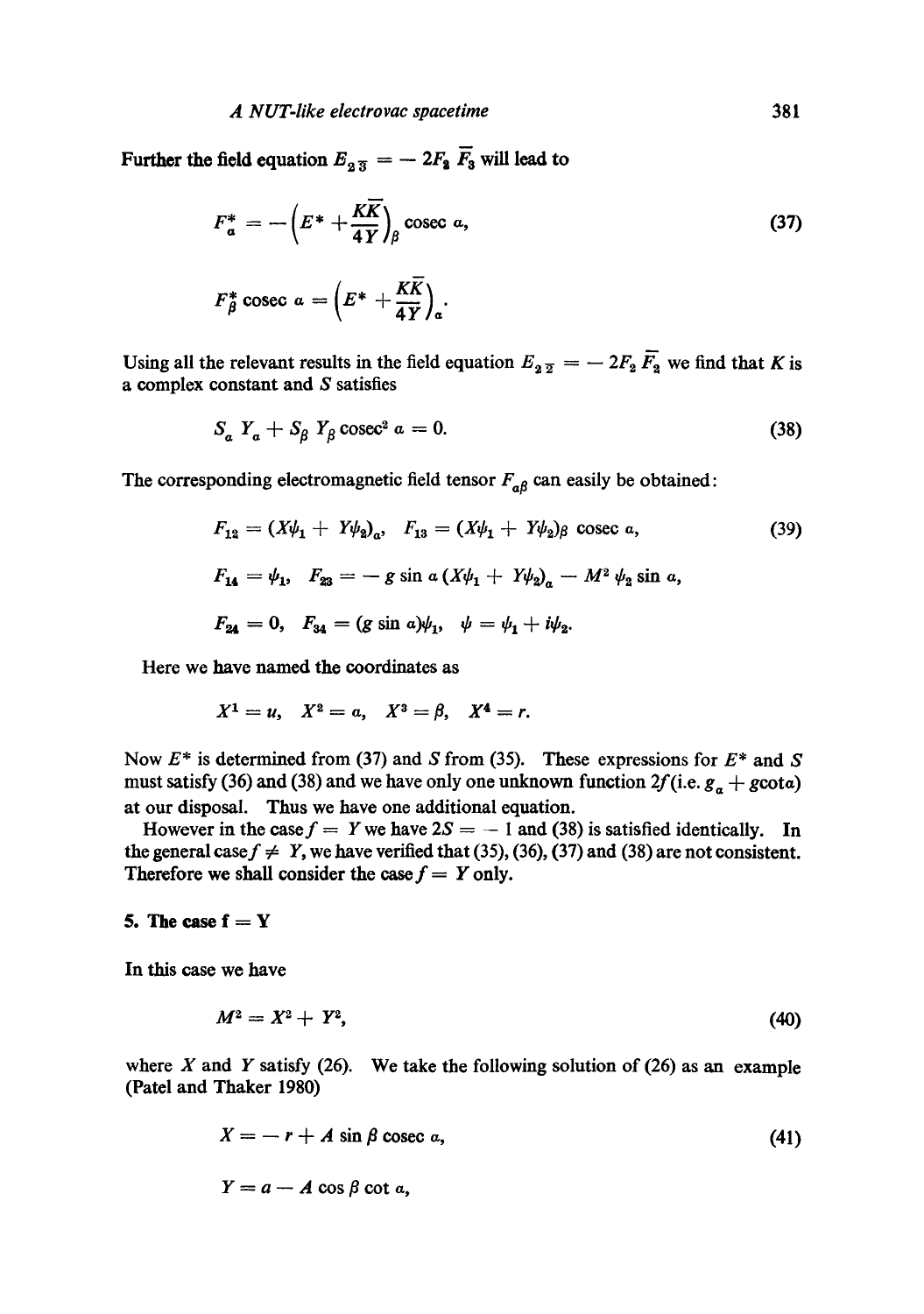where a and A are constants of integration. In this case (35) gives  $2S = -1$  and therefore from (36) we have

$$
E^* + \frac{K\overline{K}}{4Y} = Y.
$$

Using this relation in (37) we get

$$
F^* = A \sin \beta \csc a - m = X + r - m, \tag{42}
$$

where  $m$  is a constant of integration. In this case the result (34) gives us

$$
2L = 1 + \frac{2X(r-m) - K\bar{K}/2}{X^2 + Y^2} \tag{43}
$$

Using Y given in (41) in  $f = Y$  we obtain

$$
g\sin a = -2 a\cos a - 2 A\cos\beta\sin a. \tag{44}
$$

One can therefore write the line element in the final form

$$
(ds)^{2} = 2 [du - 2 (a \cos a + A \cos \beta \sin a) d\beta] dr
$$
  
-  $(X^{2} + Y^{2}) (d a^{2} + \sin a^{2} d\beta^{2})$   
-  $\left[1 + \frac{2x (r - m) - K\overline{K}/2}{X^{2} + Y^{2}}\right]$   

$$
\left[du - 2 (a \cos a + A \cos \beta \sin a) d\beta\right]^{2},
$$
(45)

where  $X$  and  $Y$  are given by (41). The components of the electromagnetic field tensor  $F_{\alpha\beta}$  for this particular case can be easily obtained from (39). When  $K = 0$  the metric (45) reduces to the generalized NUT metric, discussed by Patel and Thaker (1980). When  $A = 0$ , it is easy to verify that the metric (45) reduces to the metric

$$
(ds)^{2} = 2 (du - 2 a \cos a d\beta) dr - (r^{2} + a^{2}) (da^{2} + \sin^{2} a d\beta^{2})
$$

$$
+ \left[1 - \frac{2 (mr + a^{2}) - K\overline{K}/2}{r^{2} + a^{2}}\right] (du - 2 a \cos a d\beta)^{2}.
$$
(46)

The metric (46) is the metric discussed by Brill (1964) with slight change of notations. Putting  $K = 0$  in (46) we obtain the well-known NUT metric. Thus our solution (45) includes BriU's solution as a particular case.